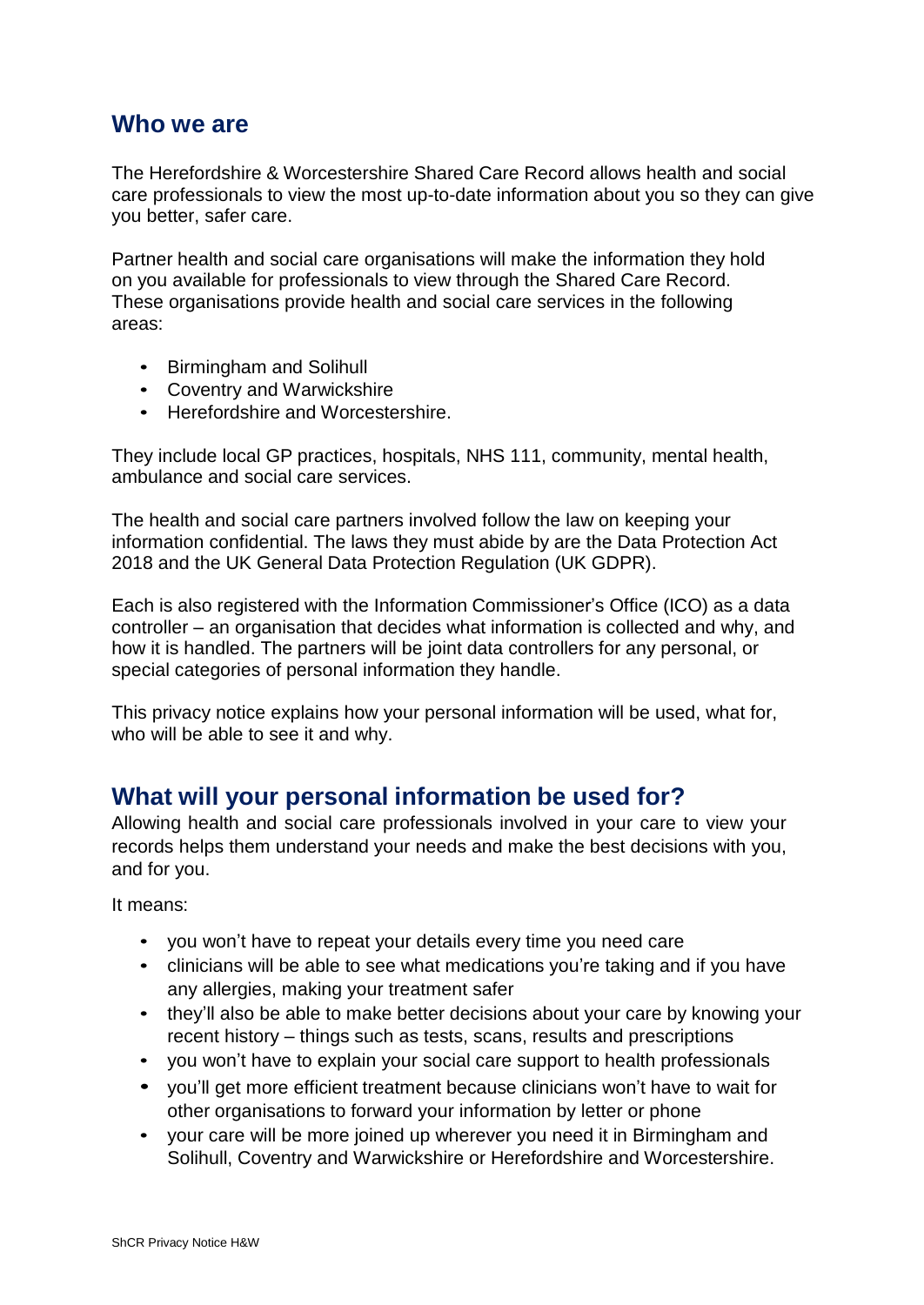# **What information will health and social care professionals be able to see?**

The information that will be available for professionals at our partners to view through the Shared Care Record is shown below. We have split this between 'healthcare' and 'social care' to show the kind of information each partner organisation will be able to look at.

### **Healthcare**

- Information such as your name, address, date of birth and NHS number
- People to contact in an emergency
- Social care assessment information
- Care providers and the services you've used
- Any safeguarding information designed to protect you
- Your legal status for being in the UK
- Any conditions or illnesses you've been diagnosed as having
- Any operations you've had
- Your medication
- Any alerts or risks relevant to your care
- Your medical and maternity history
- Any birth and neonatal details
- Records of care you've had as an inpatient or outpatient
- Your appointments
- Documents such as discharge summaries, clinical letters, care plans, risk assessments and referrals
- Results of investigations, scans and laboratory tests
- Reports such as those from radiology scans or X-rays
- Examinations, for instance to check your blood pressure
- Trials or studies you might be part of
- If you've been sectioned under the Mental Health Act
- Details of supportive care, such as your end-of-life preferences

#### **Social care**

- Information such as your name, address, date of birth and NHS number
- People to contact in an emergency
- Social care assessment information
- Care providers and the services you've used
- Any safeguarding information designed to protect you
- Your legal status for being in the UK
- Any conditions or illnesses you've been diagnosed as having
- A summary of the care you've had from a service, such as a hospital, when your care with that service is finished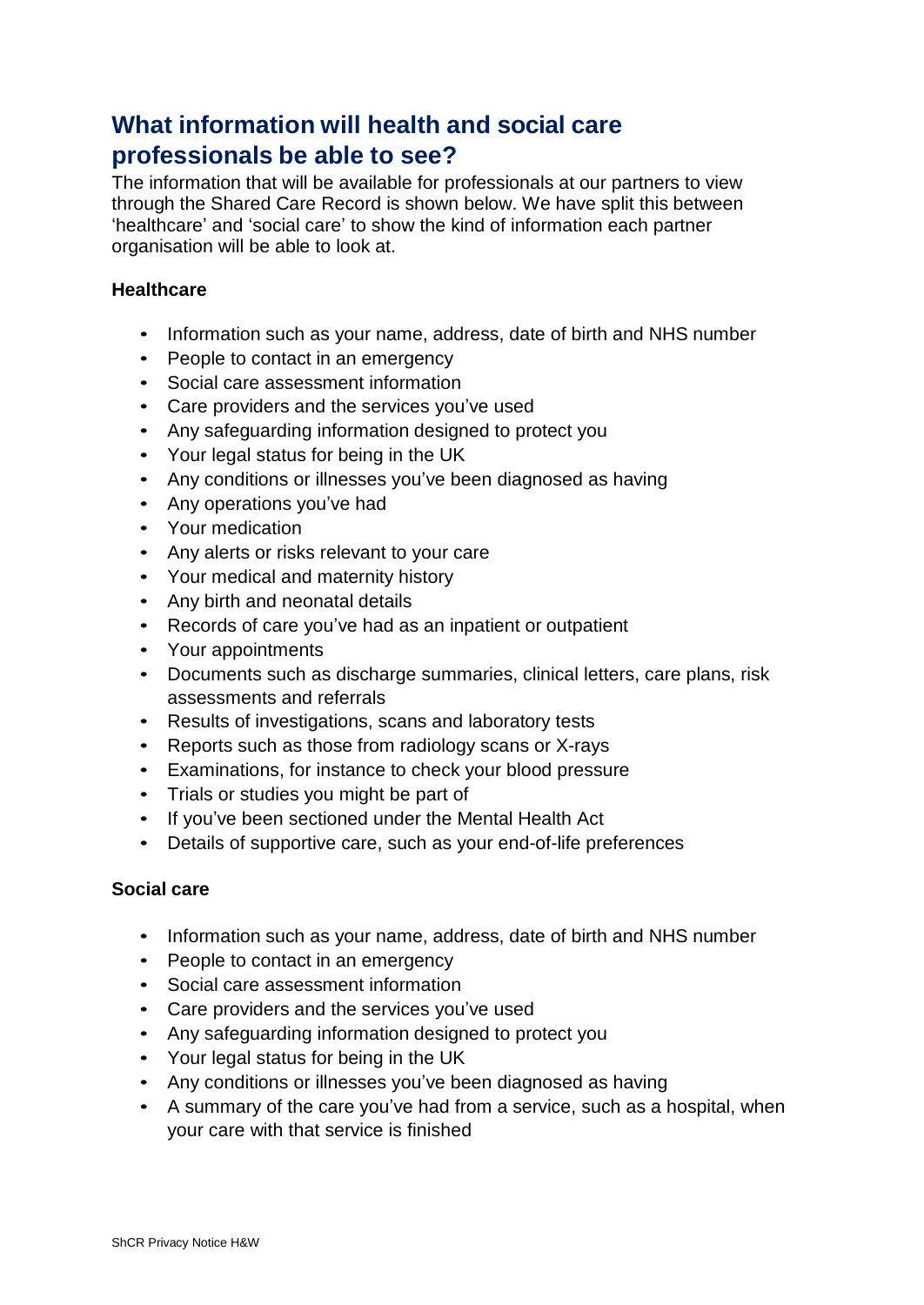- Details of supportive care, such as your end-of-life preferences
- Your assessment information such as care plans, risk assessments, date of last assessments/review/visit, housing status, immigration status

## **Our lawful basis for processing your information**

Each partner organisation is responsible for the information they view, or make available to view, through the Shared Care Record. This includes personal records and special category information they hold in their records.

All the partners that can view your information must follow the law to make sure they always handle your personal information in a lawful way. What they have to do depends on the care or service you need.

Our lawful bases are:

**NHS trusts/local authorities/primary care (GPs)/clinical commissioning groups (CCGs)** (to the extent that CCGs have access to shared personal data to provide integrated care):

• Provision of health/social care (Art 6(1) (e) UK GDPR, 9(2)(h) UK GDPR, in combination with Section 10 (1)(c) and any relevant condition in Schedule 1, Part 1 of the DPA 2018.

#### **NHS trusts/primary care (GPs):**

• Vital interests (situation of 'life or death') (Art 6(1)(d) and 9(2) (c) UK GDPR.

**NHS trusts/local authorities/primary care (GPs)/clinical commissioning groups**  (CCGs) (to the extent that CCGs have access to shared personal data to provide integrated care):

• Safeguarding of vulnerable adults and children (Art 6(1) (c), 9(2) (g) UK GDPR in combination with Section 10(3) and Schedule 1, Part 2, condition 18 of the DPA 2018.

### **Who do we allow to view your personal information?**

Here's a full list of all our partners who can view your information through the Shared Care Record when needed for your care. [Grey Gable Surgery -](https://www.greygablesurgery.com/info.aspx?p=17&pr=Y03602) Data Protection

### **How long do we keep your records?**

ShCR Privacy Notice H&W Each partner organisation keeps its own record of the care you've received from it in line with 'The Records Management Code of Practice for Health and Social Care' guidance. None of your personal information (including your healthcare information) is kept in the Shared Care Record – it is only made available for health or social care professionals to view. To fulfil your 'right to object' (please see the next section), the Shared Care Record will keep limited information about you, such as your name, date of birth and NHS number. This will ensure that, where you have objected, no health or care professional will be able to view your records through the Shared Care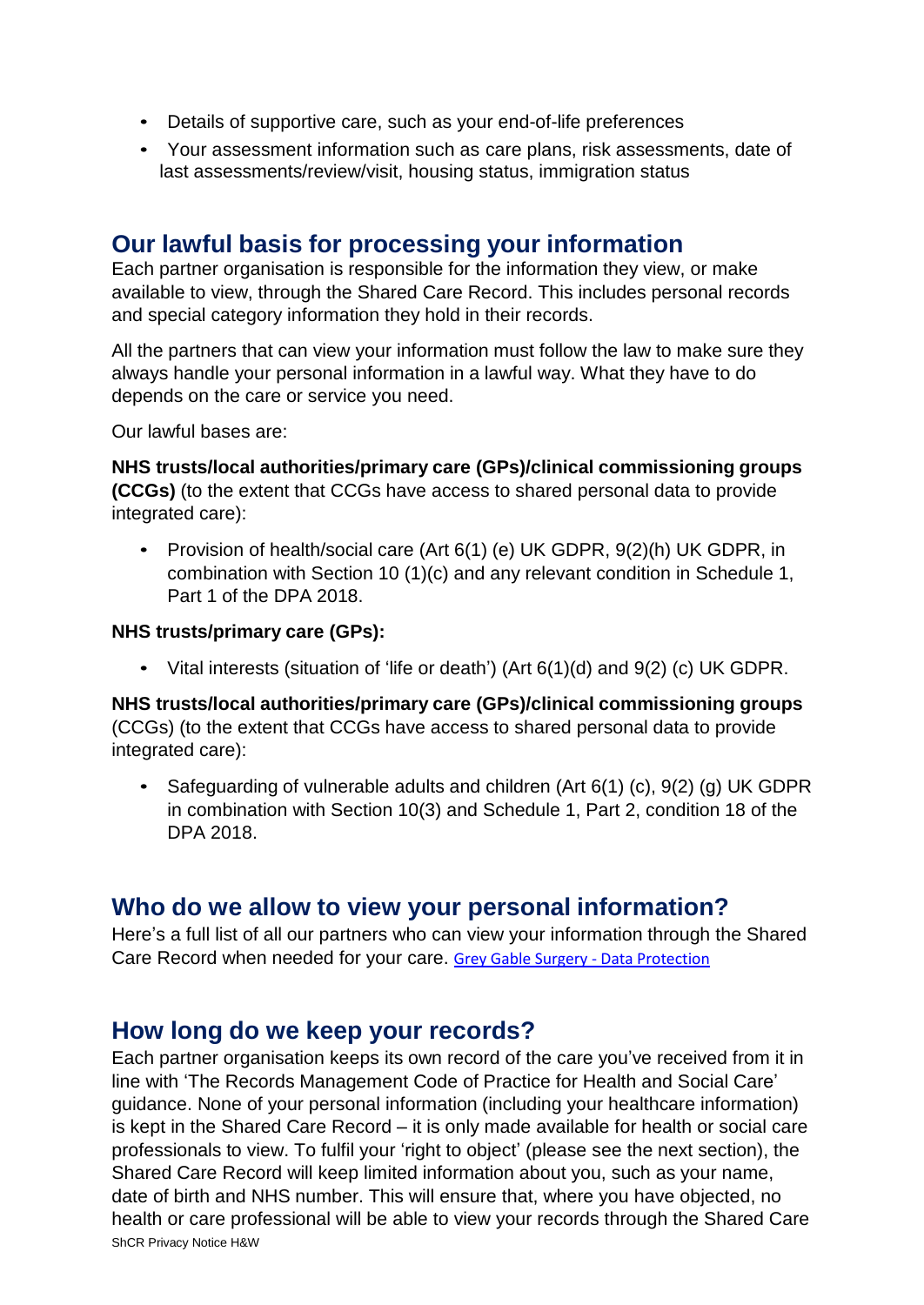Record. They will see only the electronic information recorded on their own organisation's system for the care you have received there.

# **Your rights**

You have the right to:

- 1. Object to your information being available for health and social care professionals to view through the Shared Care Record.
- 2. Complain to the Information Commissioner's Office if you are unhappy with the way we are handling your information. See below for details of how to do this.

Contact your relevant health or care provider to:

- 1. ask to see the personal information they hold about you
- 2. ask them to change information they hold about you if it is wrong.

If you would like to object to your records being made available for professionals to view through the Shared Care Record, you can find out how to do so on our 'right to object' page: [https://herefordshireandworcestershireccg.nhs.uk/health](https://herefordshireandworcestershireccg.nhs.uk/health-services/shared-care-record/right-to-object)[services/shared-care-record/right-to-object](https://herefordshireandworcestershireccg.nhs.uk/health-services/shared-care-record/right-to-object)

If you are aged 16 or above, we will process your 'right to object' form by carrying out our normal checks on the details you have given us.

From the age of 13 to 16, we will consider your right to object if your form has been signed on your behalf by someone with parental responsibility.

If it has not, we will ask a recognised health or care professional if they consider you to be competent to make such a decision.

If you are under the age of 13, we will only consider your right to object if your form has been signed on your behalf by someone with parental responsibility.

## **Complaints**

You have the right to complain if you are unhappy with the way your information is handled, or disagree with your healthcare provider's decision about your information. In these circumstances you can contact the healthcare provider and ask them to look again at the decision.

If you are not happy with any decision your healthcare provider makes, you can contact the Information Commissioner's Office at:

ShCR Privacy Notice H&W Information Commissioner's Office Wycliffe House Water Lane Wilmslow Cheshire, SK9 5AF Telephone: 0303 123 1113 (local rate)